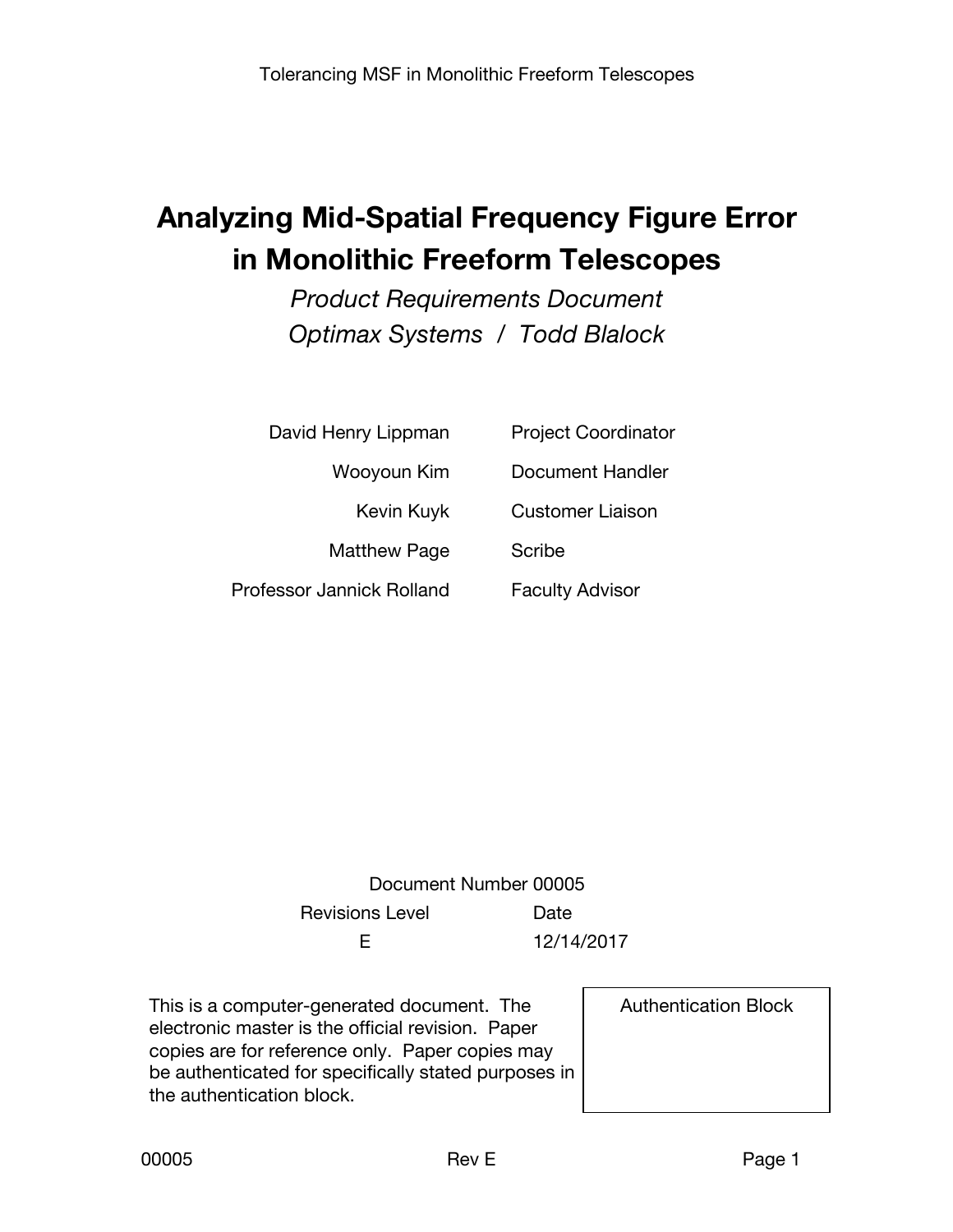### **Revision History:**

| Revision     | Description        | Date     | Authorization |
|--------------|--------------------|----------|---------------|
| $\mathsf{A}$ | <b>Initial PRD</b> | 11/01/17 | <b>MMP</b>    |
| B            | <b>Updated PRD</b> | 11/15/17 | <b>DHL</b>    |
| C            | <b>Updated PRD</b> | 11/29/17 | <b>MMP</b>    |
| D            | <b>Updated PRD</b> | 12/10/17 | DHL           |
|              | <b>Final PRD</b>   | 12/14/17 | DHI.          |

#### *Customer Information:*

Optimax Systems Inc. 6367 Dean Pkwy, Ontario, NY 14519 (585) 265-1020

*Point of Contact:*

Todd Blalock tblalock@optimaxsi.com (585) 265-1020 Ext. 227

*This product requirements document has been approved by Optimax Systems Inc. (12/12/17)*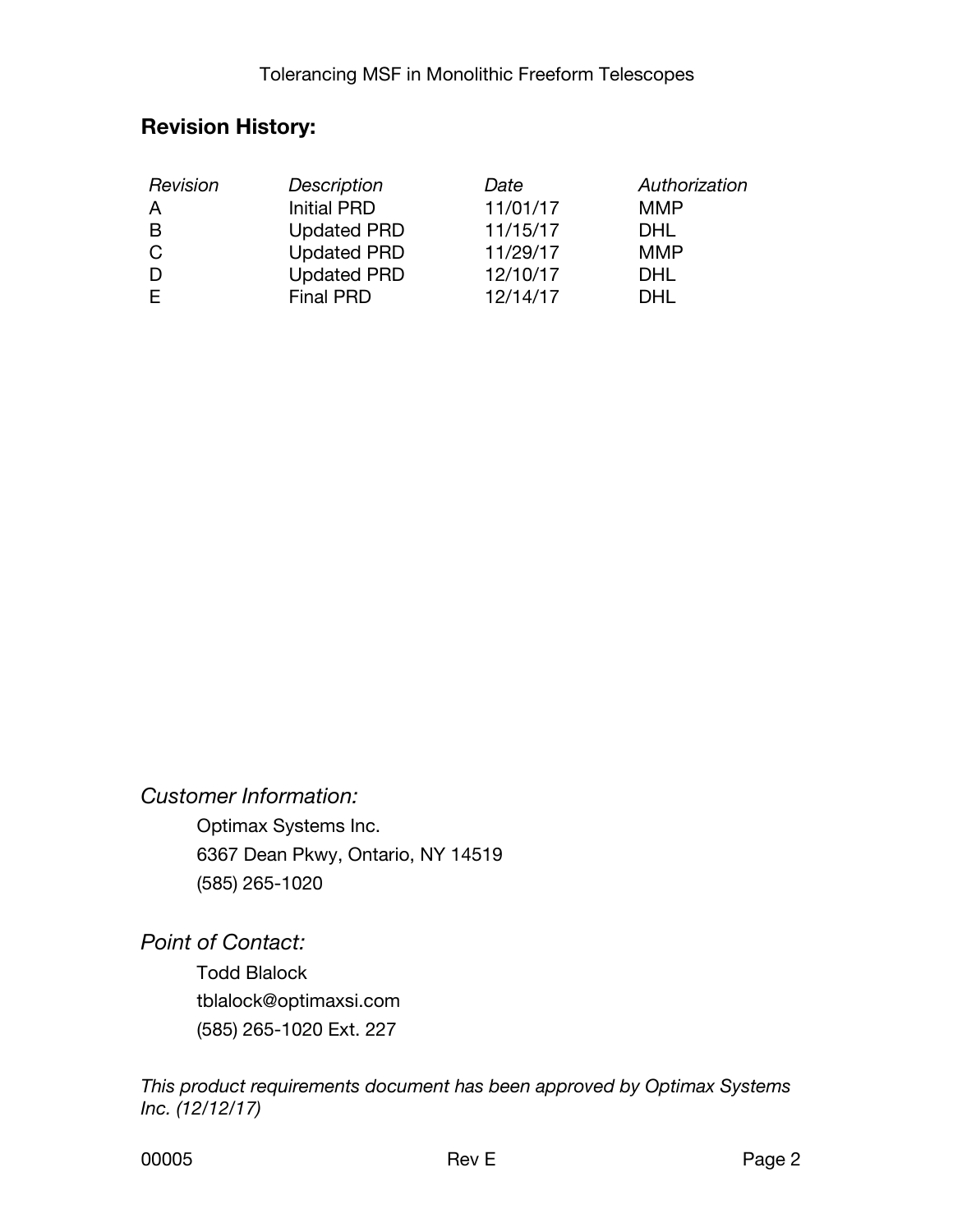## **Table of Contents:**

|     | <b>Revision History</b>             | $\overline{2}$ |
|-----|-------------------------------------|----------------|
|     | <b>Table of Contents</b>            | 3              |
| 1.  | Introduction                        | $\overline{4}$ |
| 2.  | Environment                         | $\overline{4}$ |
| 3.  | <b>Regulatory Issues</b>            | 5              |
| 4.  | <b>Fitness for Use</b>              | 5              |
| 5.  | <b>Project Scope</b>                | 6              |
| 6.  | <b>Project Details</b>              | $\overline{7}$ |
| 7.  | <b>Preliminary Results</b>          | 13             |
| 8.  | Timeline                            | 14             |
| 9.  | <b>Team Member Responsibilities</b> | 14             |
| 10. | <b>Resources Needed</b>             | 15             |
| 11. | Acknowledgements                    | 15             |
| 12. | References                          | 15             |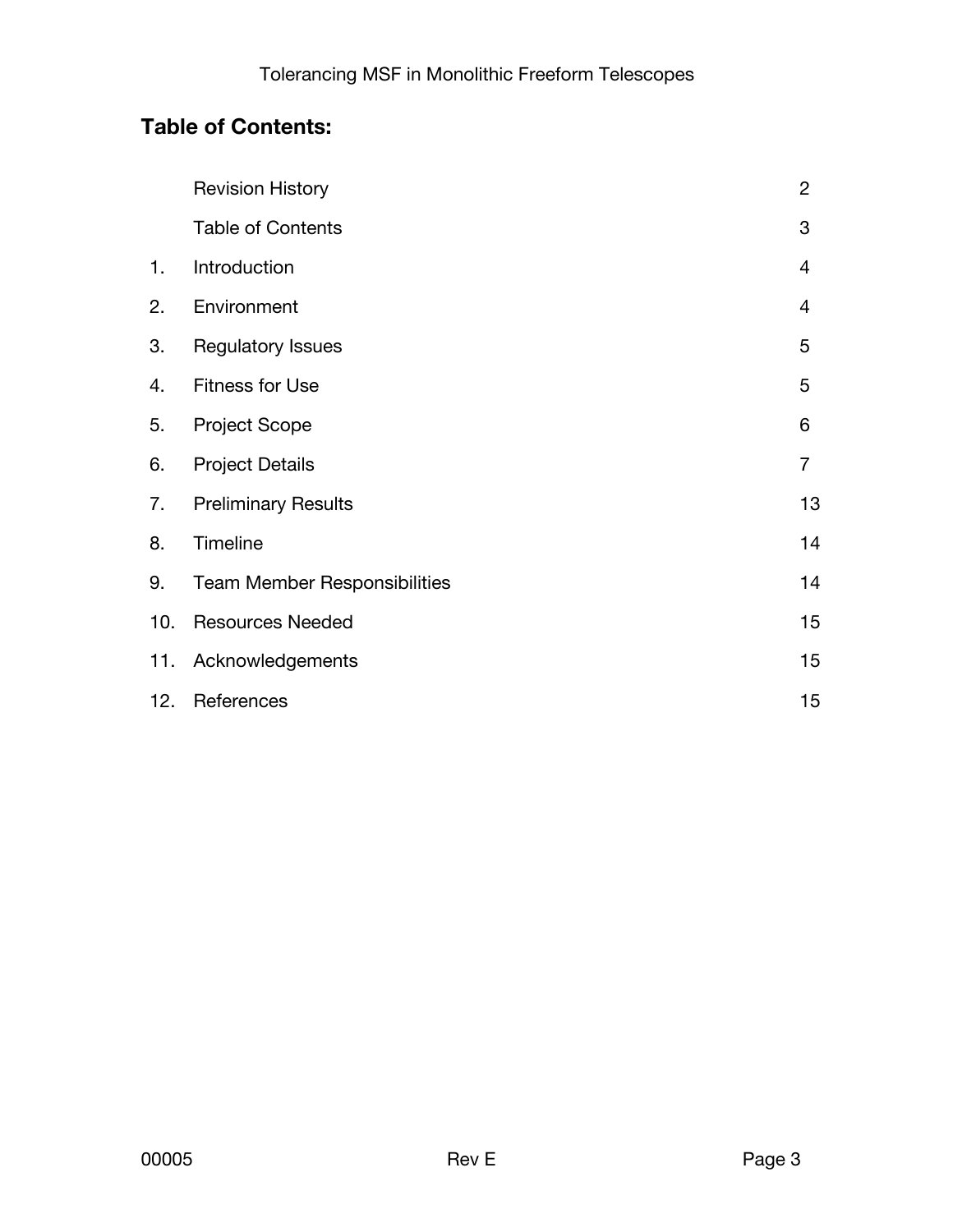#### **1. Introduction**

Monolithic optical systems offer great promise for a variety of applications by eliminating the possibility of most alignment errors; however, fabricating monolithic systems – especially those containing aspheric or even freeform surfaces – remains a challenge. Mid-spatial frequency (MSF) figure errors are unavoidable artifacts imprinted on an optical surface when employing subaperture grinding and polishing methods, which are typically used when fabricating aspheric and freeform optics. Although a variety of techniques can be used to mitigate these features, MSF errors can potentially hinder optical performance in a variety of different ways. Measuring and tolerancing these MSF errors introduced during the manufacturing process are key first steps in adequately fabricating these monolithic optical systems. Three monolithic telescope designs being fabricated by Optimax Systems contain multiple freeform surfaces and will be studied for sensitivity to MSF error.

#### *Vision:*

The product vision is a thorough design study analyzing the impact of midspatial frequency (MSF) figure error on the imaging performance of three monolithic freeform telescopes as well as providing sensitivity analysis as to what MSF error is allowable for desired optical performance. Preliminary testing will also be conducted to empirically verify the results of the design study and sensitivity analysis.

#### **2. Environment**

The MSF tolerancing analysis will be performed on proof of concept optical systems that are being fabricated and tested on the Optimax floor and will not be used in practice:

#### *Temperature*

69  $\pm$  2°F - temperature controlled in testing facility

#### *Relative Humidity*

50% - humidity controlled in testing facility

*Spectrum* Monochromatic at 632.8 nm - testing wavelength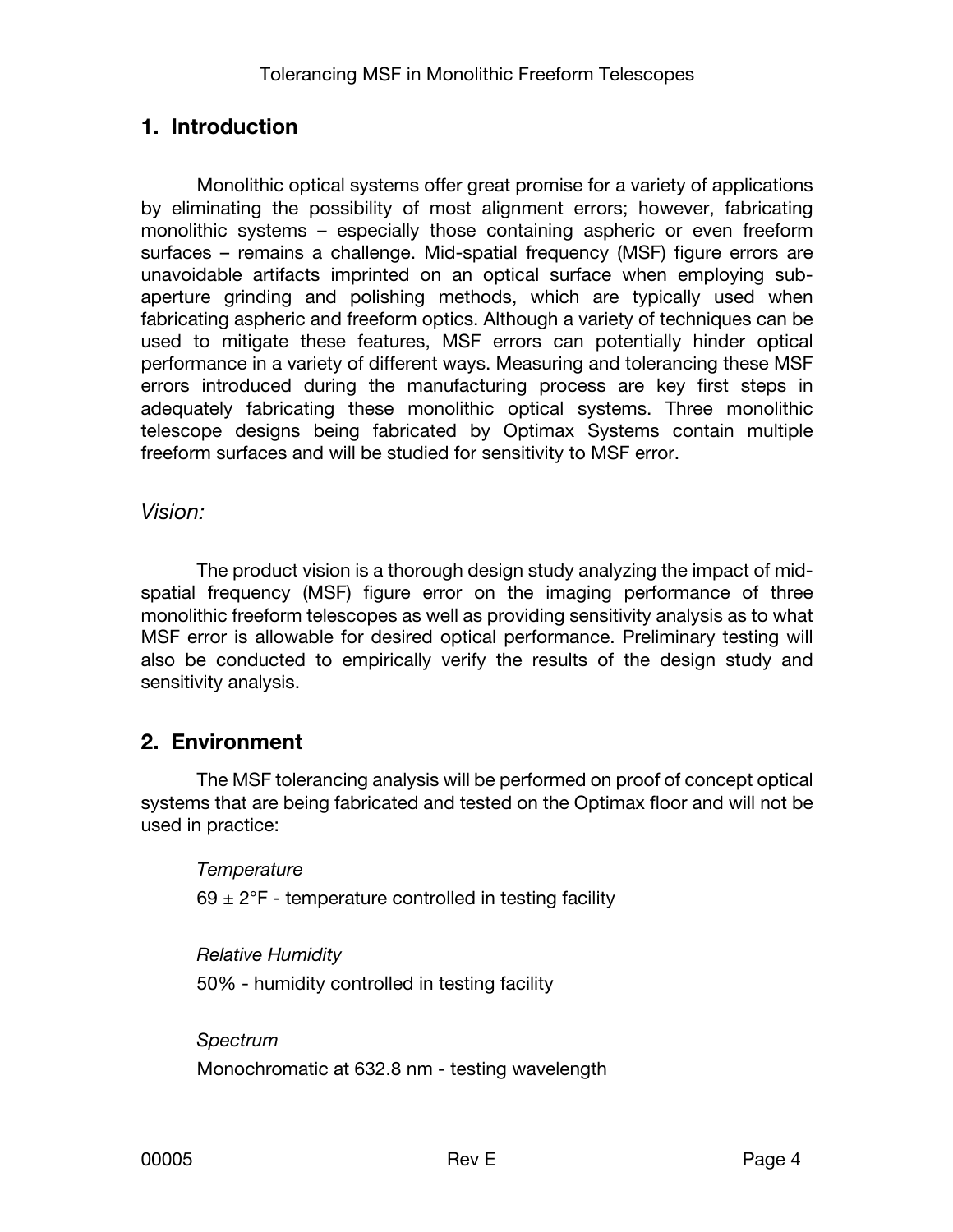#### **3. Regulatory Issues**

Appropriate laser safety should be observed for metrology that requires use of a laser. Class IIIa (medium power) HeNe lasers are often used in optical metrology. Class 3R visible-light lasers normally would not harm the human eye during momentary exposure of less than 0.25 seconds; however, one should not deliberately look or stare into the laser beam. Laser protective eyewear is not necessary. These lasers do not present skin or material burn hazards.

### **4**. **Fitness for Use**

The design study will:

Create a thorough model of how mid-spatial frequency (MSF) figure error affects imaging performance.

Apply the MSF model to one of the monolithic freeform telescope designs to determine how imaging performance is affected.

Empirically test the imaging performance of the examined design and compare with the modeled imaging performance to serve as a form of model verification.

Be used to analyze one or more designs' sensitivity to MSF figure error.

It is desirable to:

Create a convenient model of MSF figure error that can be used again on different projects.

Allow for easy conversion between MSF models in CODE V and Zemax.

Provide a summary listing rules of thumb regarding the effect of MSF error on imaging performance. Examples suggested by Optimax include how does performance change with an increase in MSF ripple frequency? How does performance change with an increase in MSF ripple amplitude?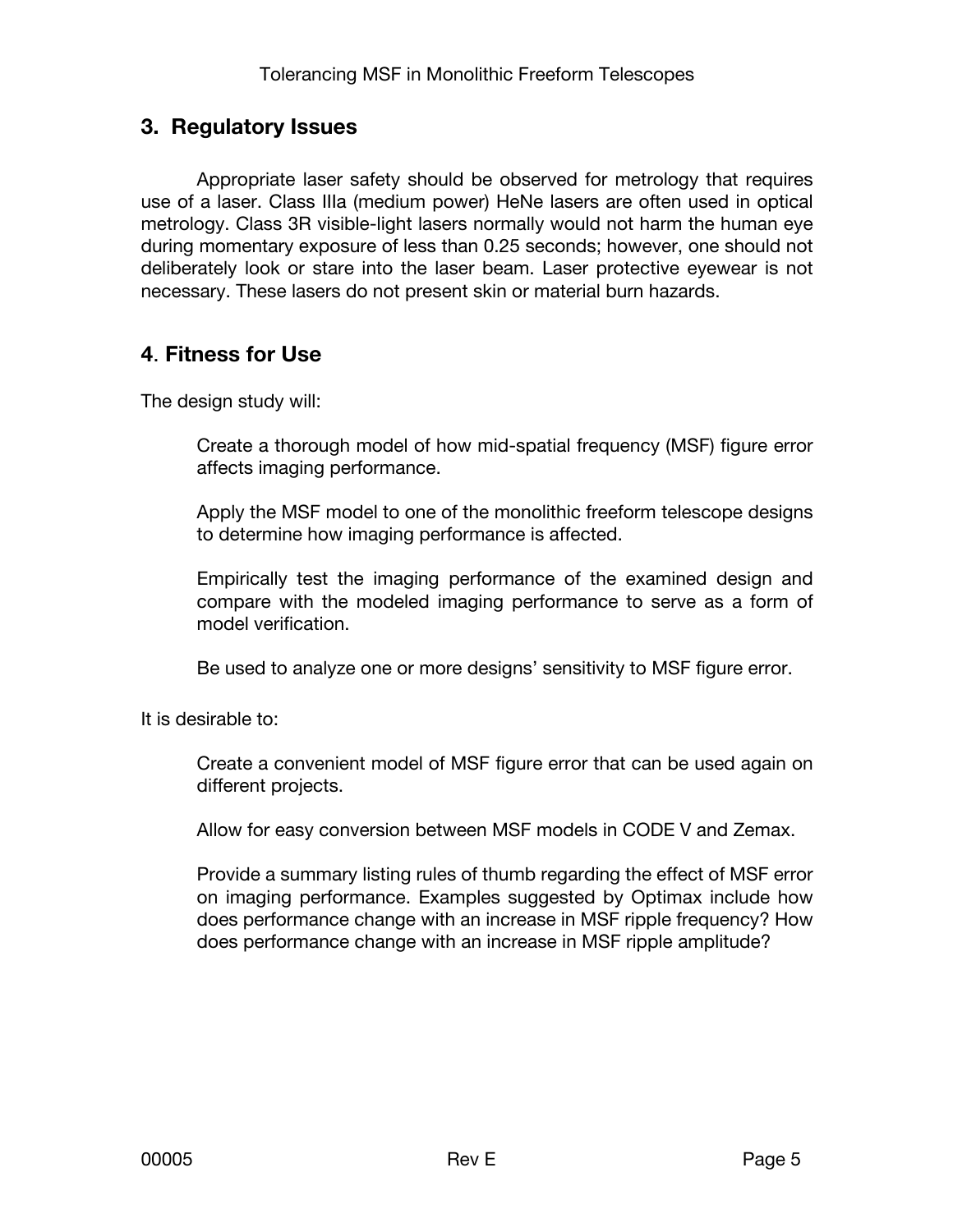#### **5. Project Scope**

UR Team is responsible for:

Providing a thorough analysis of the effect of MSF figure error on one monolithic freeform telescope design. This will be done using an MSF error model for determining the sensitivity of the design's performance to MSF error.

Conducting measurements of imaging performance on one monolithic freeform telescope design in order to verify the MSF model and sensitivity analysis.

If time permits, UR Team will:

Expand the MSF figure error model to encompass more advanced characteristics including randomly positioned 2D insular Gaussian errors and a superposition of different MSF spatial frequencies.

Create an additional MSF error model to analyze stray light using a nonsequential ray trace software such as LightTools.

Apply the MSF error model(s) to the remaining monolithic telescope designs.

UR Team is not responsible for:

Tolerancing other system parameters (power, thickness, tilt, decenter, etc.) or MSF error on plano window surfaces.

Optimax Systems is responsible for:

Fabricating the monolithic freeform telescopes.

Measuring the surface profile of any of these designs and providing data and information to support analysis.

UR Team deliverables will be provided by the end of the spring 2018 semester.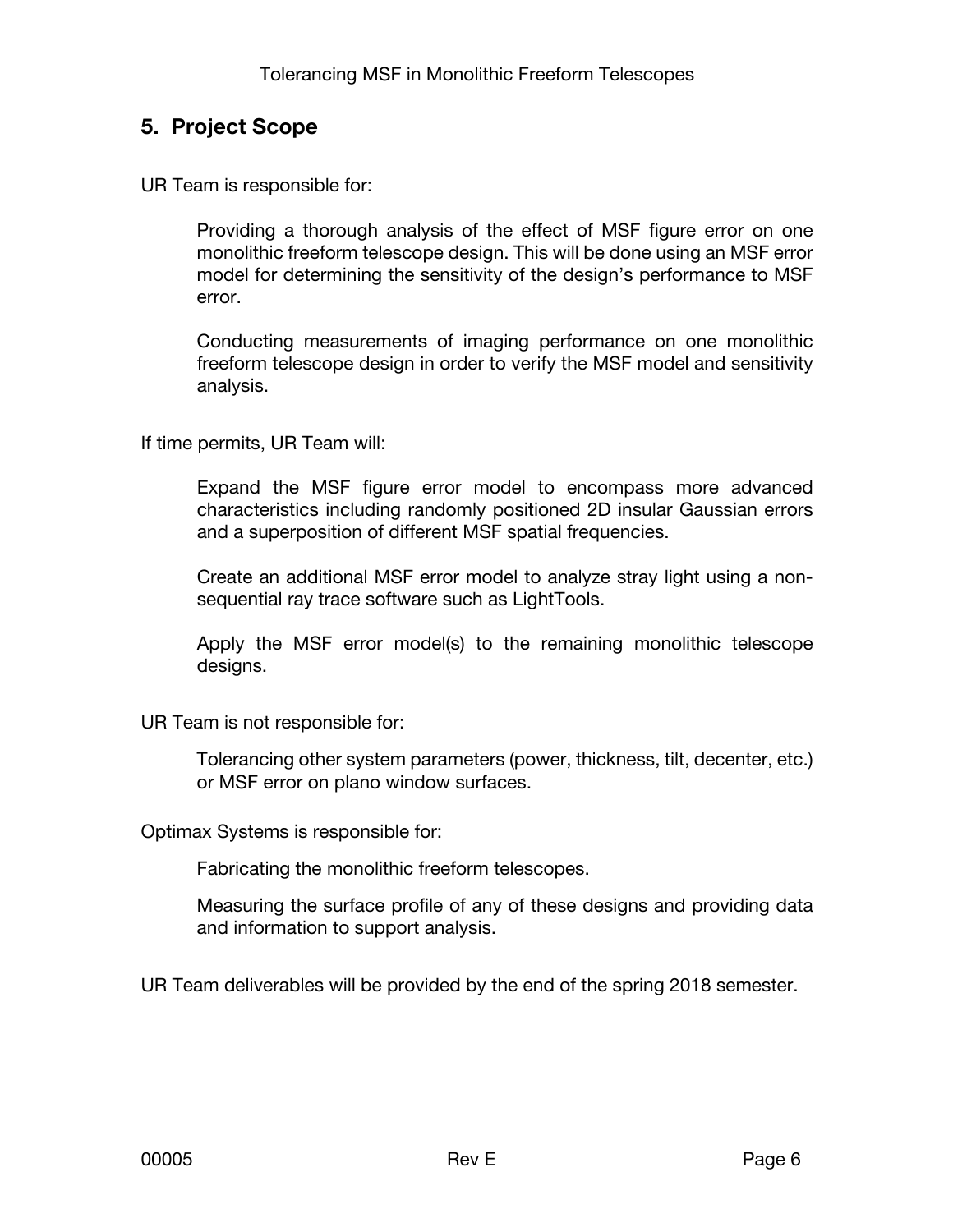## **6. Project Details**

### *a) Monolithic Freeform Telescope Designs*

There are three different stages of monolithic freeform telescope designs.



**Figure 1**: Three monolithic freeform telescope designs.

*Design Specifications:*

|                                       | Stage 1 | Stage 2   | Stage 3 |
|---------------------------------------|---------|-----------|---------|
| Half field of view, $Y$ ( $\degree$ ) | 4.365   | 4.365     | 4.365   |
| Half field of view, $X$ ( $\degree$ ) | 1.431   | 1.431     | 1.431   |
| Entrance pupil diameter (mm)          | 50      | 50        | 50      |
| Design wavelength (nm)                | 633     | 633       | 633     |
| Effective focal length (mm)           | 168.338 | 248.732   | 227.082 |
| Material                              | Silica  | Silica    | Silica  |
| Number of freeform surfaces           | 2       | 2         | 3       |
| Design style                          | Prism   | C shape   | Prism   |
| Diffraction limited performance?      | No.     | <b>No</b> | Yes     |
| Fabrication complete?                 | Yes     | Yes       | No      |

**Table 1**: System specifications for three monolithic freeform telescope designs. *The fabrication of Stage 3 is in process and is expected to be complete early in the summer of 2018.*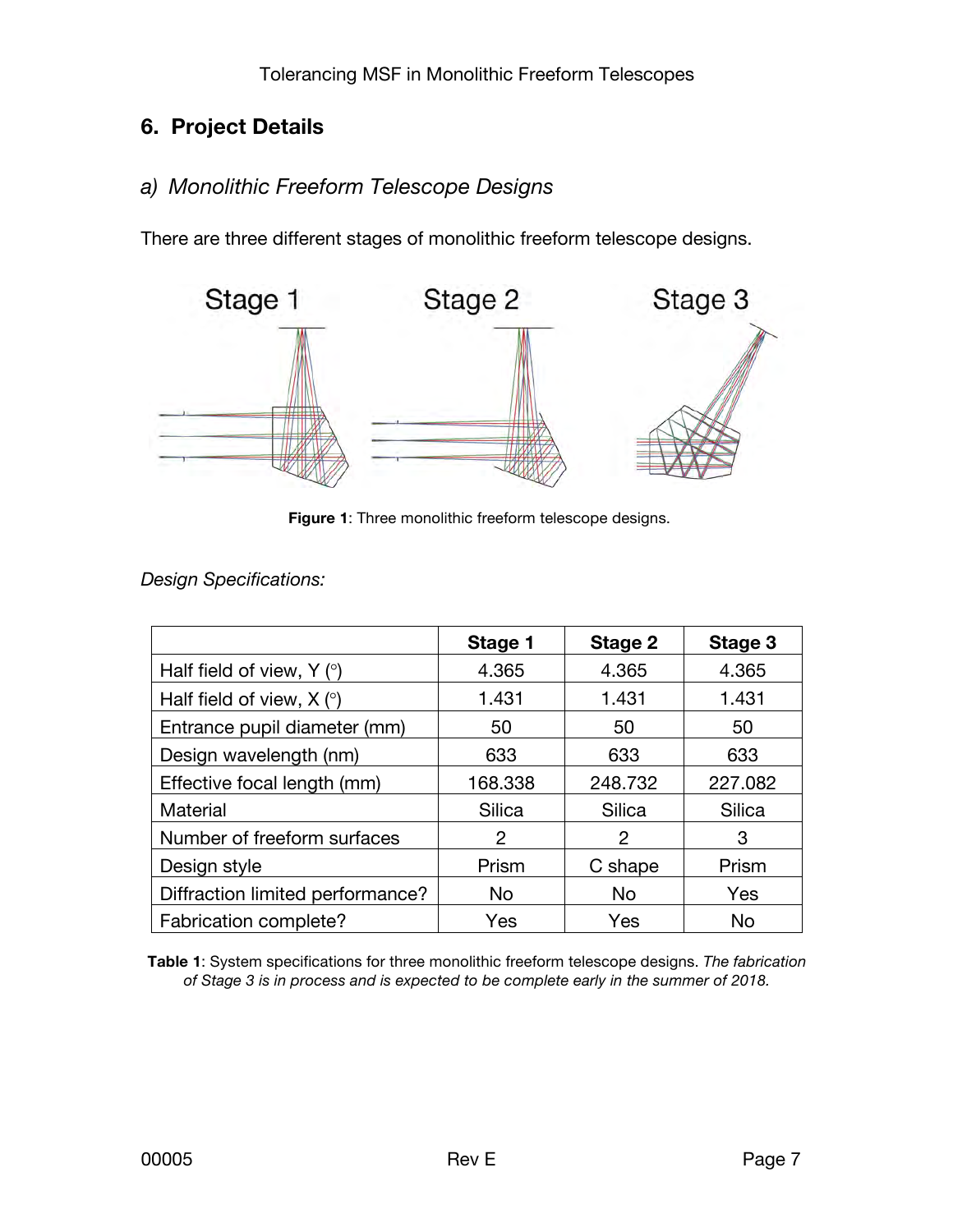#### *b) Fabrication Methods Employed*



**Figure 2**: Grinding and polishing methods for monolithic telescope designs. Left: contour grinding. Right: bonnet polishing.<sup>4</sup>

As in Figure 2, the surfaces of the monolith freeform telescopes are being ground with a robotic arm using a contour bound-abrasive diamond tool. The surfaces are being polished using a sub-aperture bonnet technique typical of Zeeko polishers. Both of these methods are sub-aperture optical fabrication methods and, therefore, leave residual MSF error. Qualitative evidence of this MSF error can be seen in Figure 3 where nonhomogeneity is evident in the out of focus image spot for the Stage 1 design. This could be attributed to the MSF errors on either or both of the freeform surfaces.



**Figure 3**: Visible mid-spatial frequency (MSF) error. Left: fabricated Stage 1 design forming a defocused image point by shining point source through optical system. Right: close up of out of focus point containing nonhomogeneity due to MSF.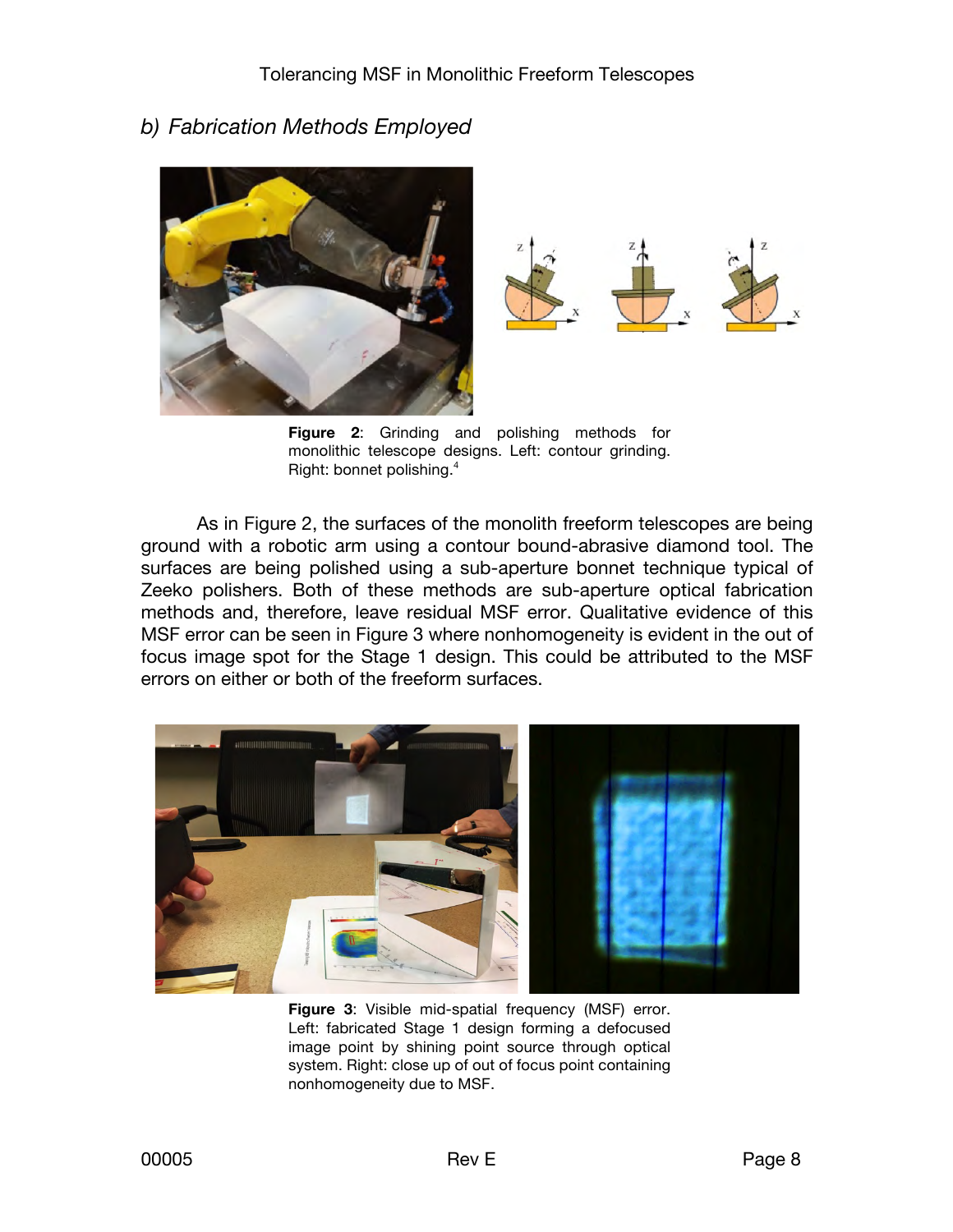

**Figure 4**: Different number of overlaps of linear MSF patterns, ultimately yielding a randomized surface pattern.

In the world of optical fabrication, MSF error is a looming grey area where not much is well defined about its effect on performance, yet a variety of techniques exist to mitigate the presence of MSF. The technique being used by Optimax to mitigate the MSF features on the monolithic freeform surfaces consists of repeatedly raster polishing the same surface but with the raster path oriented at different angles, as in Figure 4. The result of repeatedly overlapped linear patterns is a pattern of pseudo-random clusters of 2D Gaussian "islands." This effect can be seen in the preliminary surface measurements in Figure 7. This island effect complicates the modeling process significantly since it would involve a different modeling technique using Fast Gauss Transforms for decomposition, for example. For simplicity, this may be approximated using a 2D grid of linear sinusoidal gratings being applied to a surface.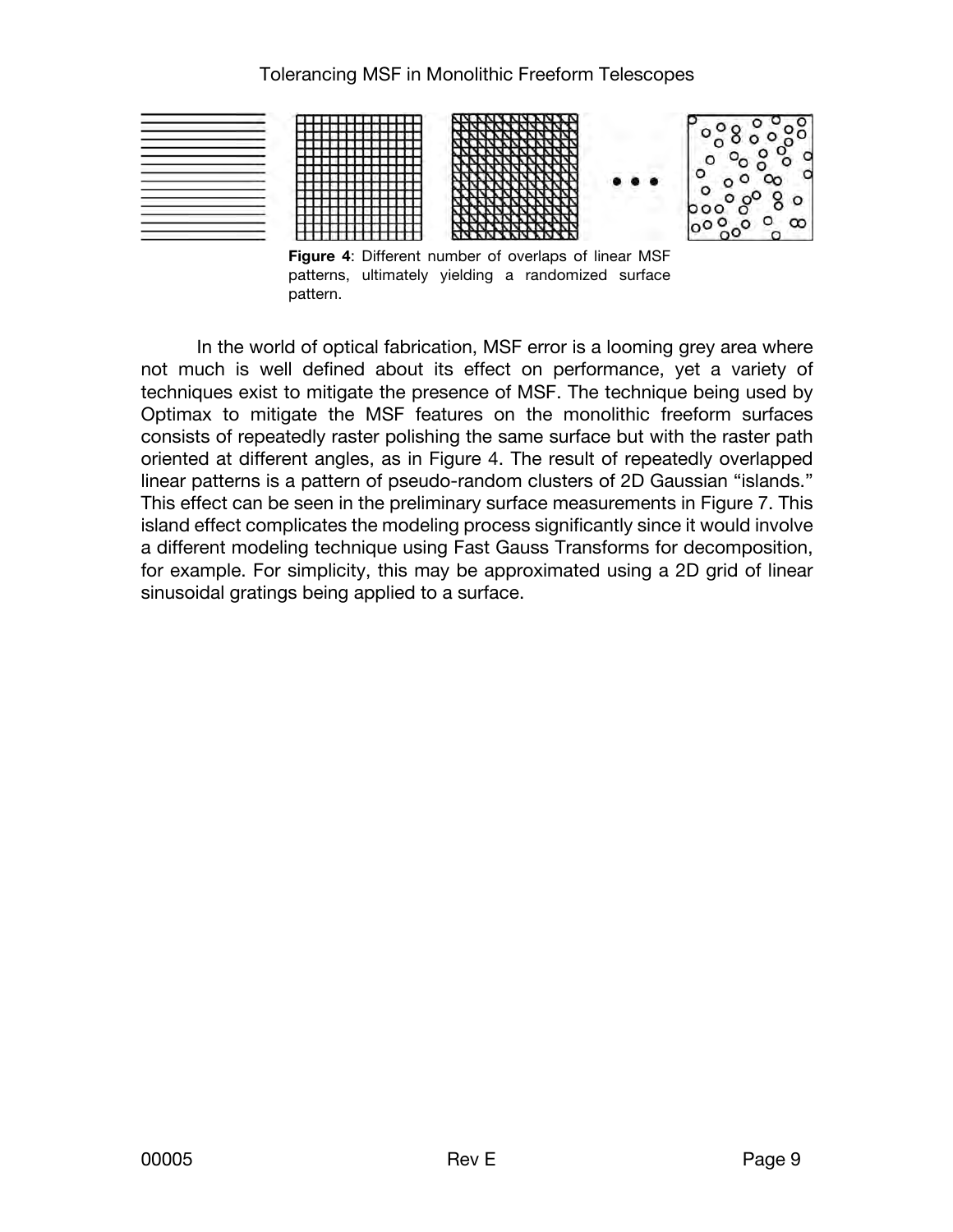### *c) Mid-Spatial Frequency Error (MSF) Characteristics*

A variety of different MSF parameters can affect imaging performance, as listed in Table 2 and depicted in Figure 5.

| Parameter            | <b>Description</b>                                          |
|----------------------|-------------------------------------------------------------|
| Frequency            | The number of ripple cycles per unit length on a<br>surface |
| Amplitude            | The ripple height and depth                                 |
| Style                | Linear, concentric ripples, or 2D Gaussian "islands"        |
| Relative orientation | Angular orientation of ripples on surface                   |
| Surface number       | The location of surface within a system                     |

**Table 2**: Five parameters defining the effect mid-spatial frequency figure error has on imaging performance.



**Figure 5**: Depiction of five parameters defining the effect mid-spatial frequency figure error has on imaging performance.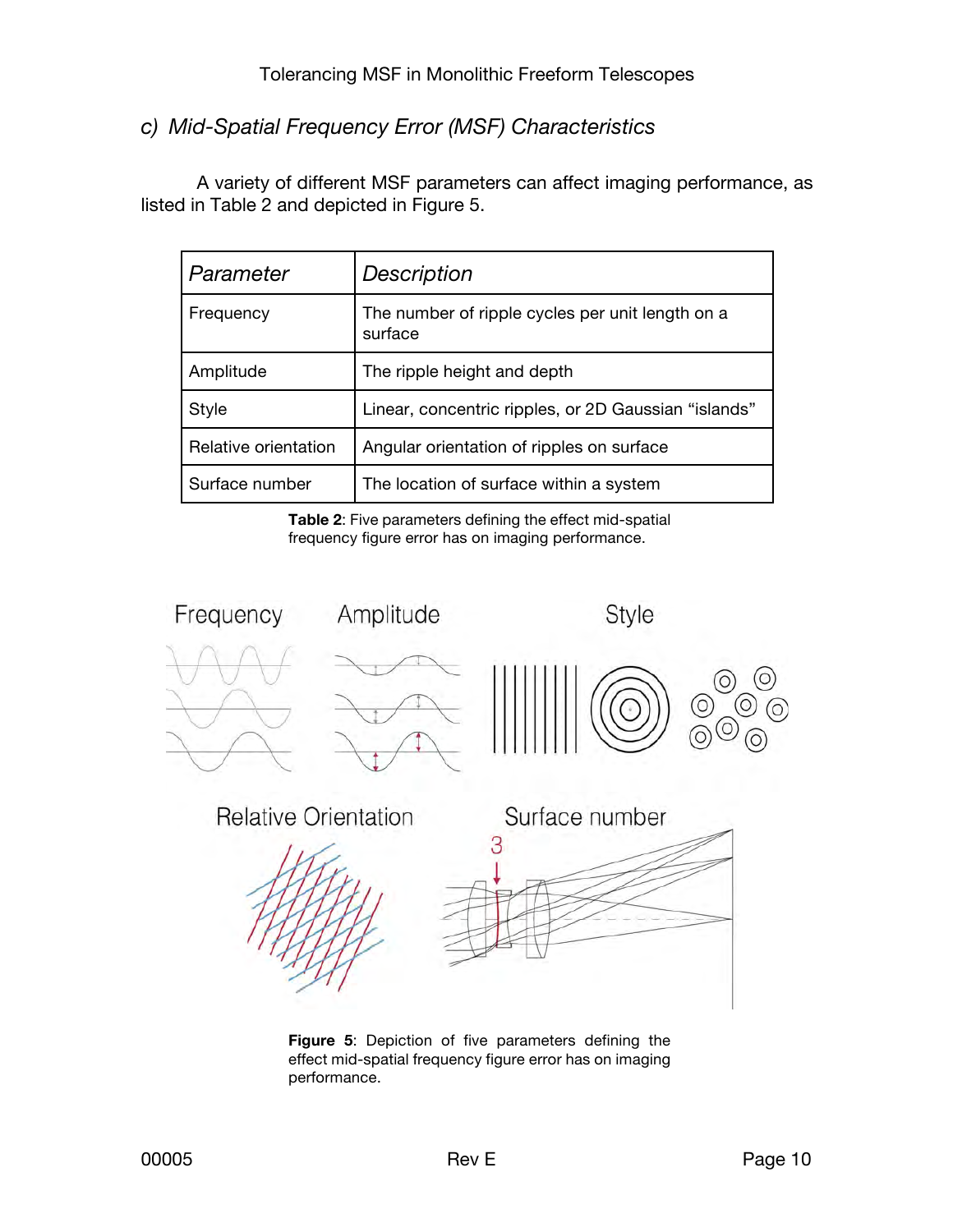#### *d) Possible Modeling Techniques*

Mid-spatial frequency figure error consists of sinusoidal ripples; thus, one method for modeling MSF error is using sinusoidal gratings with the same amplitude and frequency as the MSF error. It is known from preliminary measurements (see Figure 7) that the wavelength of the MSF ripples is on the scale of centimeters. This is an important distinction since the grating spacing is not on the scale of the wavelength of visible light. This means that error introduced by MSF will be reflective in nature (since the ripples are on a coated mirror surface), *not* diffractive.

|                                                                                                                                                                                                                                                                          | w.                                                                                 |                    |                                                                                                                                             |       |                                                                                                                                    |                                                          |  |
|--------------------------------------------------------------------------------------------------------------------------------------------------------------------------------------------------------------------------------------------------------------------------|------------------------------------------------------------------------------------|--------------------|---------------------------------------------------------------------------------------------------------------------------------------------|-------|------------------------------------------------------------------------------------------------------------------------------------|----------------------------------------------------------|--|
| Surface Type<br><b>Y</b> Radius<br>X Radius<br>Thickness<br><b>Materials</b><br>Aperture<br>Diffractive Properties<br>Advanced<br>Decenters<br>Tolerances<br>Cement/Coating<br>Polarization Operator<br><b>Birefringent Materials</b><br>Interferogram<br>Gradient Index | Linear Grating<br>Type:<br>Sinusoid<br>Surface Relief Grating<br>Blaze Wavelength: | $\sim$<br>633,0000 | ×<br>Blaze Type (Used for scalar diffraction efficiency computations):<br>Number of Levels: 2<br>Blaze Depth:<br>Set Blaze Depth To Default | 0.001 | Parameter.<br>Grating Order<br>Grating Spacing<br>Grating Direction X<br>Grating Direction Y<br>Grating Direction Z<br>End Of Data | Value<br>1.0000<br>10.0000<br>0.0000<br>1.0000<br>0.0000 |  |

**Figure 6**: CODE V linear grating user input window.

As in the work of John Tamkin, one method for modeling MSF error is by overlaying multiple linear sinusoidal gratings on a single freeform surface.<sup>1-3</sup> This can be modeled easily using a sequential ray trace program such as CODE V. The linear gratings will match the measured MSF error in accordance with the five parameters in Table 2.

The most important characteristics to identify are the amplitude and frequency of the ripple error. Given the measurement data for a fabricated surface, peak-to-valley (PV) ripple amplitude can be quickly determined from surface height deviation from nominal. Plus, the Fourier Transform of the surface ripple will yield the surface's spatial period distribution along with the predominant ripple spatial frequencies. Preliminary results identifying the frequency and amplitude of MSF figure error can be seen below in Figure 7.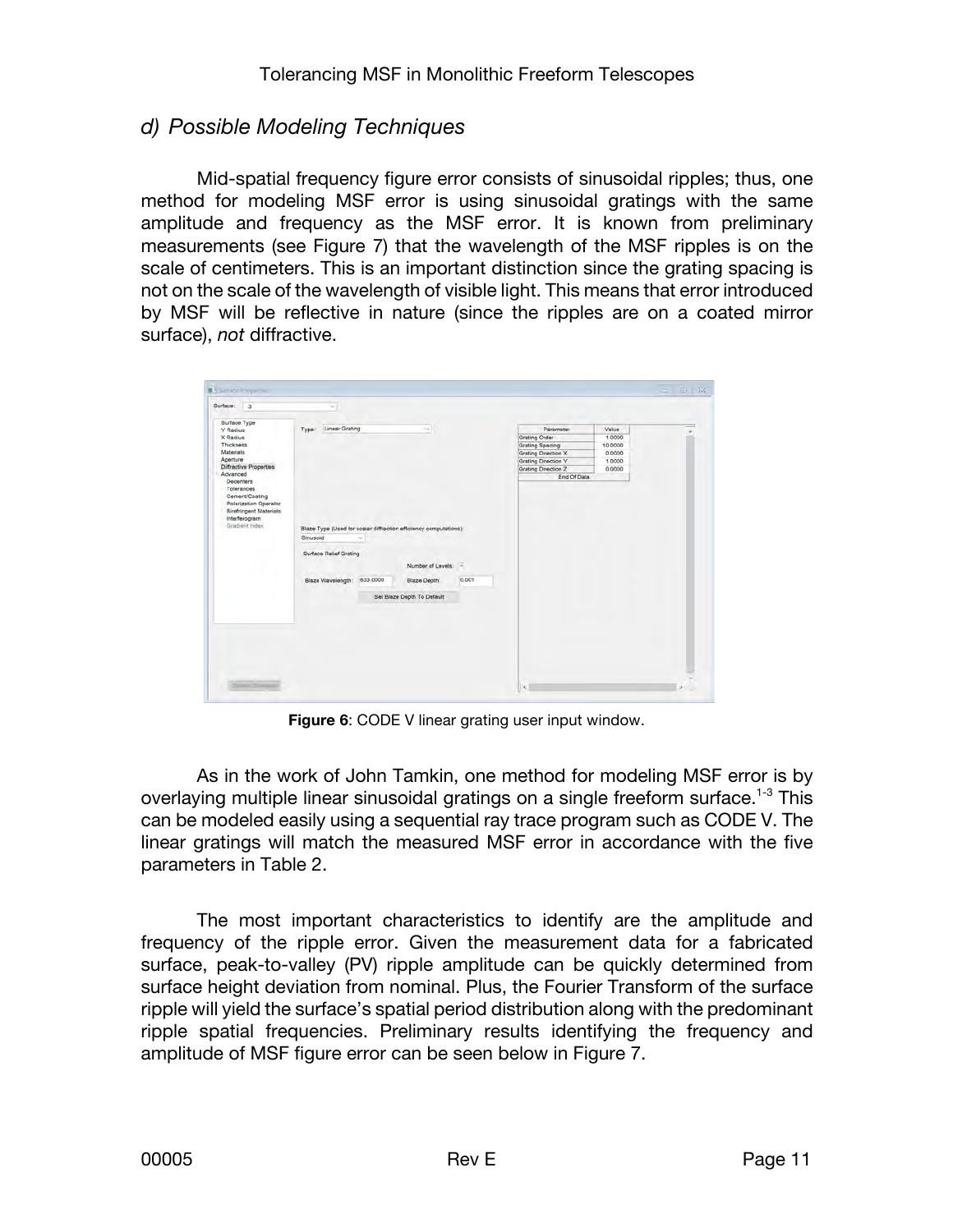#### Tolerancing MSF in Monolithic Freeform Telescopes

Once the MSF error is appropriately modeled in an optical design software like CODE V, a variety of different imaging performance metrics can be simulated. After performing simulations with our model, empirical measurements could then be performed and compared with the simulation results. Some metrics that could be realistically simulated and measured are:

- 1. Point spread function (PSF)
- 2. Line spread function (LSF)
- 3. Modulation transfer function (MTF)
- 4. RMS wavefront error
- 5. Image simulation

#### *e) Other Considerations*

Depending on the nominal performance of the monolithic telescope design in question, MSF may have a bigger effect on one design compared to another. For Stage 1, for example, which is far from diffraction limited, the effect of MSF error may be minimal relative to overall performance while prominent MSF may affect the diffraction limited Stage 3 performance greatly.

Furthermore, it should be noted that comparing simulated results from our MSF model with empirically measured results may not yield a direct correlation. Since the realm of our analysis is limited to MSF figure error and ignores other design sensitivities including figure, irregularity, thickness, material, surface tilt, etc., other errors from fabrication will also affect imaging performance. After exhausting all options to reconcile our model with measurements, our backup plan will be to rely on the model since it has received some form of verification through the work of John Tamkin.<sup>1-3</sup>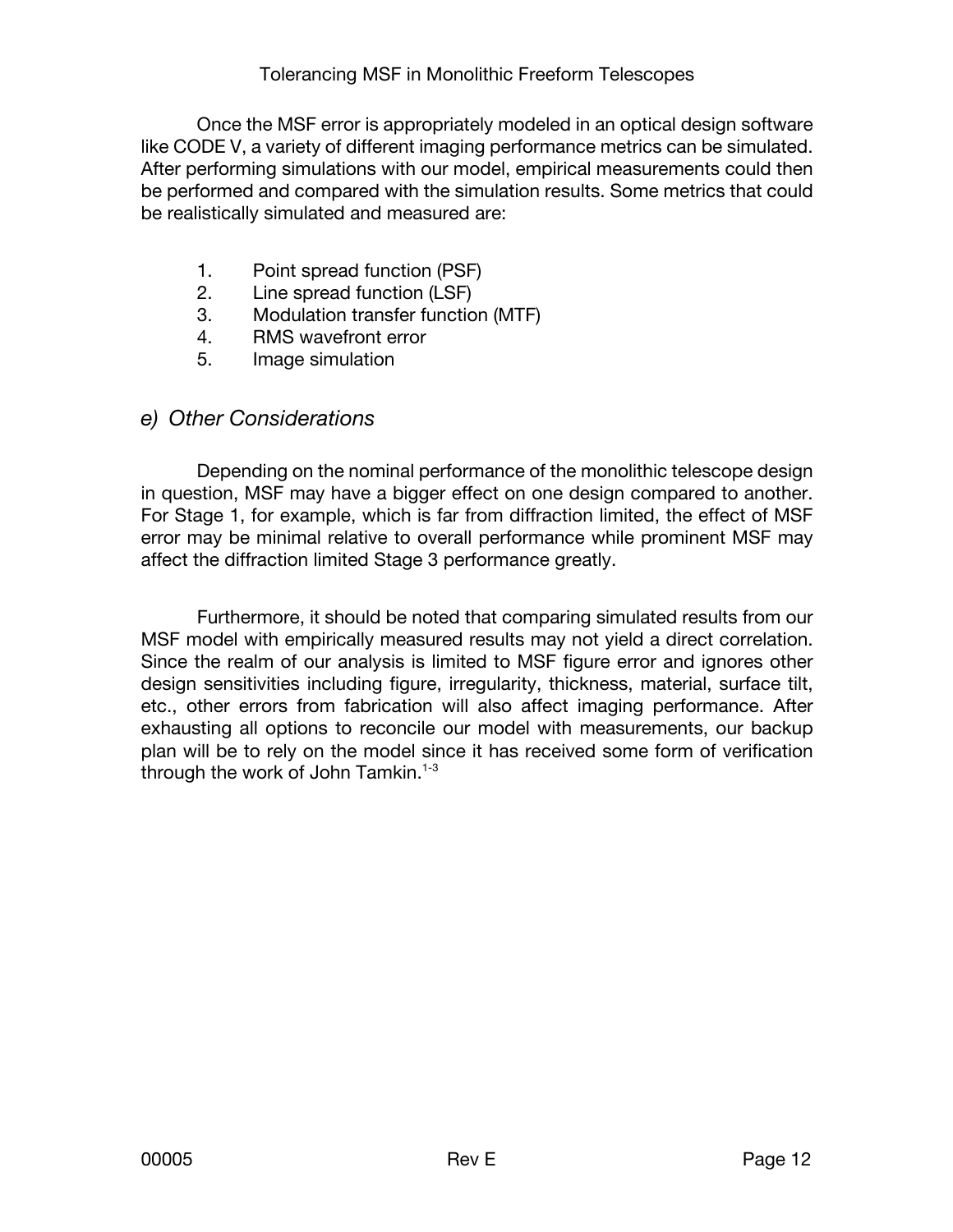## **7. Preliminary Results**



**Figure 7**: Freeform surface measurements and MSF frequencies. Surface #2 was measured with a 3 μm radius diamond tip. Surface #3 was measured with a 500 μm radius ruby tip.

|           | Main spatial<br>frequency $(mm^{-1})$ | Amplitude, PV<br>$(\mu m)$ |
|-----------|---------------------------------------|----------------------------|
| Surface 2 | 0.1157                                | 1.5028                     |
| Surface 3 | 0.0868                                | 1.8514                     |

**Table 3**: Predominant spatial frequency and peak-tovalley (PV) amplitude by surface.

Using high-density surface measurement data provided by Optimax, the MSF artifacts can be clearly seen and analyzed with a one dimensional Fast Fourier Transform (FFT). The most prevalent frequencies and the peak-to-valley amplitude can be seen in Table 3.

When creating our final model, a two dimensional FFT will most likely be necessary to approximate the 2D Gaussian "island" pattern described previously (see Figure 4).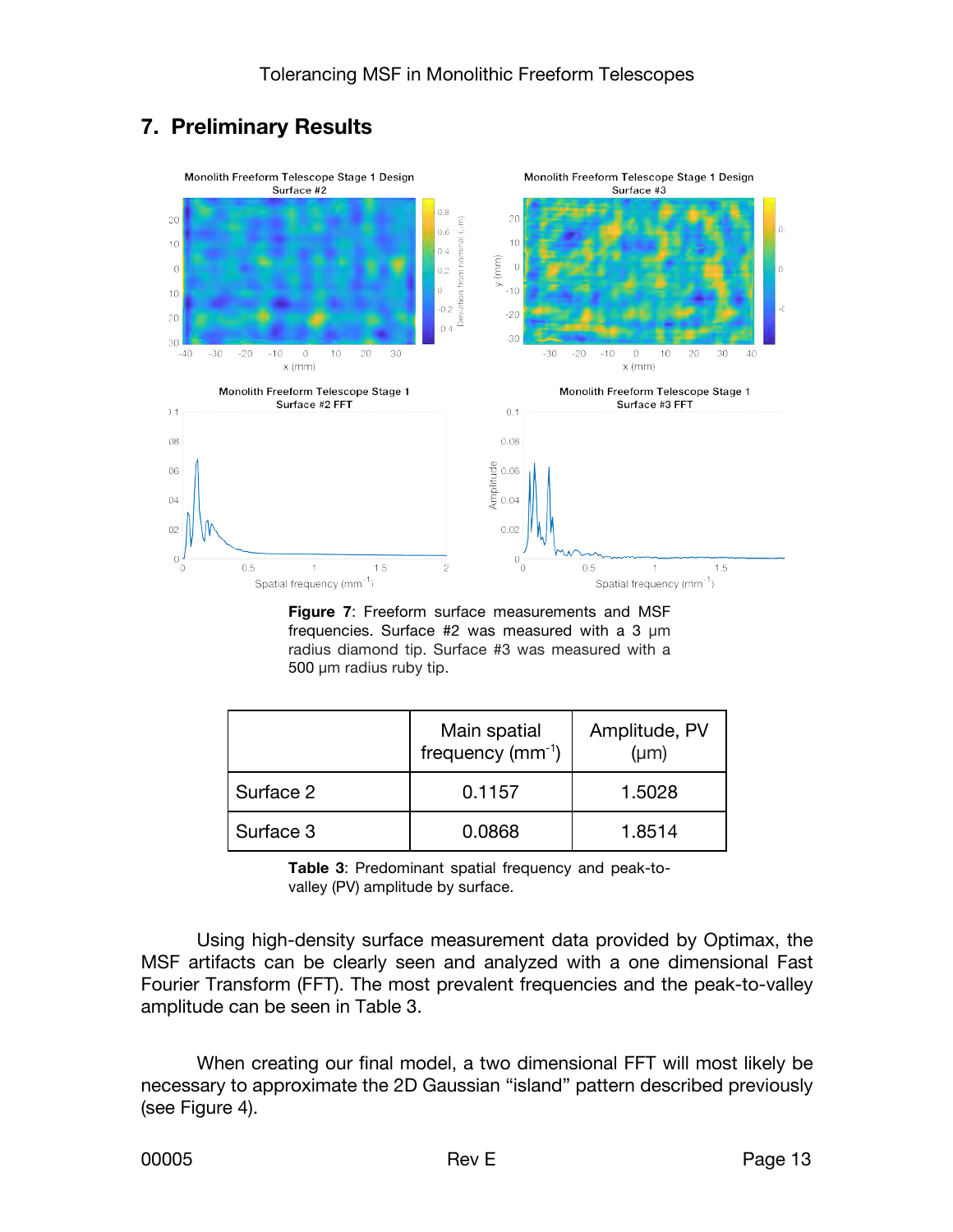## **8. Timeline**

| Fall semester:   |                                                                                                                           |
|------------------|---------------------------------------------------------------------------------------------------------------------------|
| October          | Assigned project, held first meeting with customer,<br>gained a basic understanding of project                            |
| November         | Meet thrice more with customer, gained a more<br>detailed understanding of customer's desires                             |
| December         | Summarized project in product requirements<br>document                                                                    |
|                  |                                                                                                                           |
| Spring semester: |                                                                                                                           |
| January          | Research how best to implement MSF model                                                                                  |
| February         | Create model                                                                                                              |
| March            | Apply model to design under examination and<br>simulated and empirical<br>compare<br>imaging<br>performance               |
| April            | Test, tweak, and tune model to verify functionality<br>and use model to analyze MSF sensitivity                           |
| May 1st          | A completed model that dictates what is the<br>minimum allowable amount of MSF to achieve a<br>certain performance metric |
|                  |                                                                                                                           |

## **9. Team Member Responsibilities**

| David   | Project coordinator, CODE V modeling, testing |
|---------|-----------------------------------------------|
| Kevin   | Customer liaison, MATLAB data analysis        |
| Matthew | Scribe, testing                               |
| Wooyoun | Document handling, CODE V modeling            |